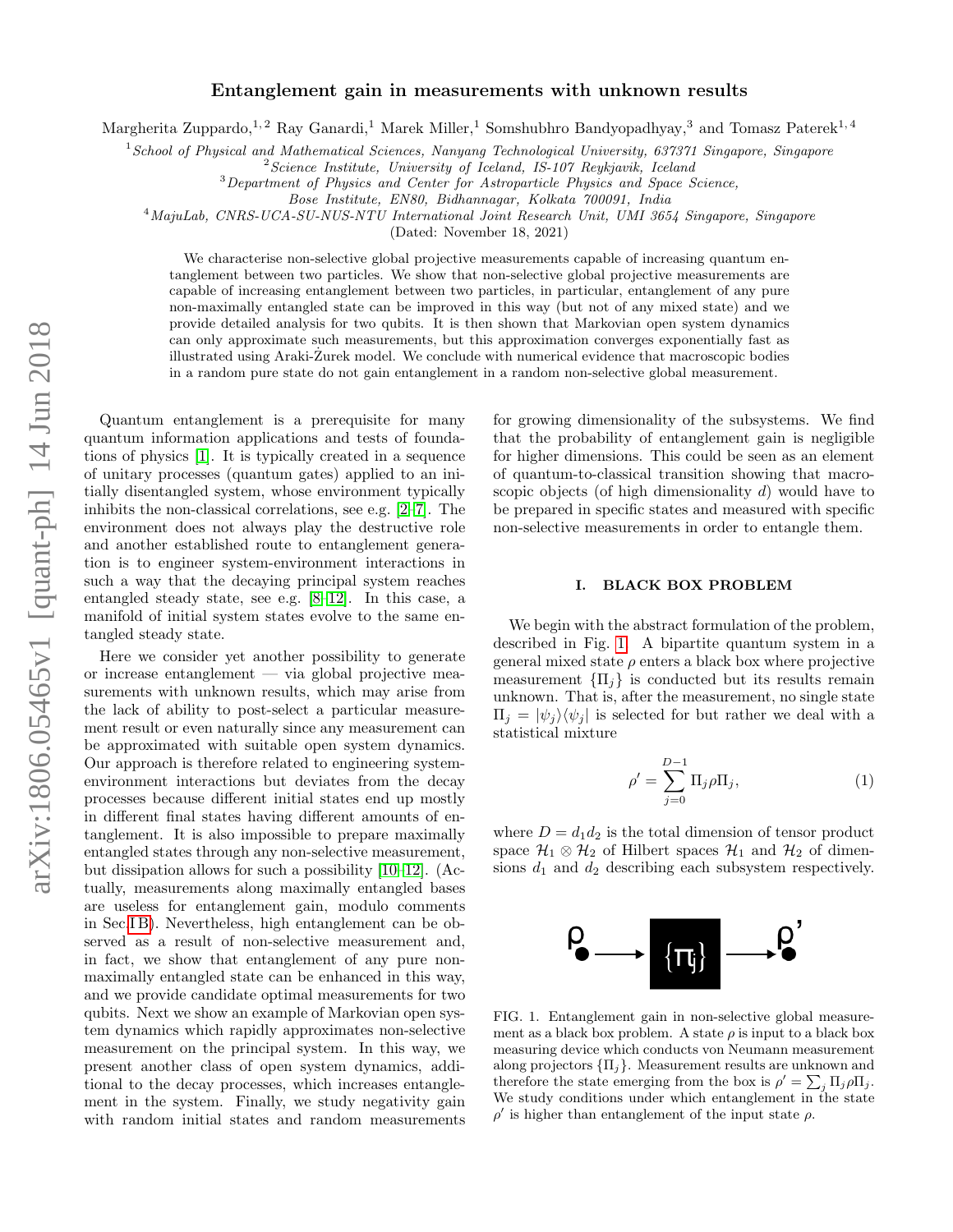Throughout the paper, we assume without loss of generality that  $d_1 \leq d_2$ . Our task is to study whether it is possible for quantum entanglement to increase as a result of the measurement, i.e. under what conditions the quantity

$$
\Delta E \equiv E(\rho') - E(\rho) \tag{2}
$$

is positive for a suitable entanglement measure  $E$ , e.g. negativity [\[13](#page-8-1)[–15\]](#page-8-2).  $<sup>1</sup>$  $<sup>1</sup>$  $<sup>1</sup>$ </sup>

### A. Upper bound on entanglement gain

The following observation is an immediate consequence of the convexity of the entanglement measure E and Eq. [\(1\)](#page-0-1). For any convex entanglement measure  $E$ ,

<span id="page-1-2"></span>
$$
E(\rho') \le \max_{j} E(\Pi_j). \tag{3}
$$

Note that inequality [\(3\)](#page-1-2) holds also for entanglement monotones which are not convex, but non-decreasing functions of convex ones. A concrete example is the logarithmic negativity  $LN(\rho) = \ln(2N(\rho) - 1)$ , where the negativity  $N(\rho)$  of the state  $\rho$  is the sum of moduli of all negative eigenvalues of the partial transposition  $\rho^{\Gamma}$  of  $\rho$  [\[13,](#page-8-1) [16\]](#page-8-3) and it is a convex function.

In other words, this observation says that there is no free lunch. In order to end up with an entangled state at the output there must be a supply of entanglement in the basis states along which one measures. This also suggests that it is desirable to choose the measurement basis states with as much entanglement as possible. It turns out that this intuition is incorrect as the following section demonstrates.

#### <span id="page-1-0"></span>B. No gain with maximally entangled bases

We now provide a proof that a measurement along any orthonormal basis composed of maximally entangled states of two qubits does not increase entanglement of any input state. The idea is to use the fact that any such basis can be transformed as a whole, by local unitary operations, to the Bell basis. [2](#page-1-3) We then note that the non-selective measurement along the Bell basis can be implemented by local operations and classical communication (LOCC). Hence any measurement along maximally entangled basis has LOCC realisation and cannot increase entanglement. We will comment on higher dimensions after presenting the proof.

**Theorem 1.** Assume that  $D = 4$  and let every state  $|\psi_i\rangle$ in the measurement basis be maximally entangled. Then for any input state  $\rho$  and for any entanglement monotone  $E$ :

$$
E(\rho') \le E(\rho),
$$

where  $\rho' = \sum_{j=0}^{3} |\psi_j\rangle \langle \psi_j | \rho | \psi_j \rangle \langle \psi_j |$ .

*Proof.* By Lemma [1](#page-7-5) (see Appendix), the basis  $\{|\psi_i\rangle\}$  is locally unitarily equivalent to the Bell basis:

$$
|\psi_0\rangle = \frac{1}{\sqrt{2}}(|00\rangle + |11\rangle), \quad |\psi_1\rangle = \frac{1}{\sqrt{2}}(|01\rangle + |10\rangle),
$$
  

$$
|\psi_2\rangle = \frac{1}{\sqrt{2}}(|01\rangle - |10\rangle), \quad |\psi_3\rangle = \frac{1}{\sqrt{2}}(|00\rangle - |11\rangle).
$$
 (4)

It is a matter of straightforward calculation to verify that

<span id="page-1-5"></span>
$$
\begin{aligned}\n\left|\psi_{0}\right\rangle\left\langle\psi_{0}\right| &= \frac{1}{4} \left(1 \otimes 1 + \hat{\sigma}_{1} \otimes \hat{\sigma}_{1} - \hat{\sigma}_{2} \otimes \hat{\sigma}_{2} + \hat{\sigma}_{3} \otimes \hat{\sigma}_{3}\right), \\
\left|\psi_{1}\right\rangle\left\langle\psi_{1}\right| &= \frac{1}{4} \left(1 \otimes 1 + \hat{\sigma}_{1} \otimes \hat{\sigma}_{1} + \hat{\sigma}_{2} \otimes \hat{\sigma}_{2} - \hat{\sigma}_{3} \otimes \hat{\sigma}_{3}\right), \\
\left|\psi_{2}\right\rangle\left\langle\psi_{2}\right| &= \frac{1}{4} \left(1 \otimes 1 - \hat{\sigma}_{1} \otimes \hat{\sigma}_{1} - \hat{\sigma}_{2} \otimes \hat{\sigma}_{2} - \hat{\sigma}_{3} \otimes \hat{\sigma}_{3}\right), \\
\left|\psi_{3}\right\rangle\left\langle\psi_{3}\right| &= \frac{1}{4} \left(1 \otimes 1 - \hat{\sigma}_{1} \otimes \hat{\sigma}_{1} + \hat{\sigma}_{2} \otimes \hat{\sigma}_{2} + \hat{\sigma}_{3} \otimes \hat{\sigma}_{3}\right),\n\end{aligned}
$$

where e.g.  $\hat{\sigma}_1 = |0\rangle\langle 1| + |1\rangle\langle 0|$  stands for the x Pauli operator. Using these equations one finds after direct calculation the post-measurement state:

$$
\rho' = \frac{1}{4} (\rho + \hat{\sigma}_1 \otimes \hat{\sigma}_1 \rho \hat{\sigma}_1 \otimes \hat{\sigma}_1 + \hat{\sigma}_2 \otimes \hat{\sigma}_2 \rho \hat{\sigma}_2 \otimes \hat{\sigma}_2 + \hat{\sigma}_3 \otimes \hat{\sigma}_3 \rho \hat{\sigma}_3 \otimes \hat{\sigma}_3).
$$
(5)

The same post-measurement state is obtained by the following LOCC procedure between the two observers, Alice and Bob. Alice selects at random number  $j$  and informs Bob about the value of this classical random variable. Then Alice and Bob apply locally operation  $\hat{\sigma}_j \otimes \hat{\sigma}_j$ . Finally, they erase the record of the values of  $j$ . Therefore, for any entanglement monotone  $E(\rho') \leq E(\rho)$ .  $\Box$ 

Unfortunately extension of this method to higher dimensions is not straightforward. The properties of  $\alpha^{(j)}$ matrices generalise and there is a similar LOCC procedure that returns the post-measurement state which would be obtained by conducting non-selective measurement in the following straightforward generalisation of the Bell basis [\[17\]](#page-8-4):

<span id="page-1-4"></span>
$$
|\psi_{jk}\rangle = \frac{1}{\sqrt{d}} \sum_{m=0}^{d-1} \omega_d^{mk} |m\rangle |m+j\rangle, \tag{6}
$$

where  $j, k = 0, \ldots, d - 1, \omega_d = \exp(i2\pi/d)$ , the sum in the last ket is modulo  $d$ , and for simplicity we assume that both system have the same dimension d. However, it is not clear that any maximally entangled basis can be transformed by local unitaries to the basis [\(6\)](#page-1-4).

<span id="page-1-1"></span><sup>1</sup> Note that if we allow general POVM measurements in place of projective von Neumann measurements the problem becomes trivial. There is a POVM that simply ignores the input to the box and always outputs maximally entangled pure state  $|\psi^+\rangle$ . For instance, take the POVM to be the collection of the following measurement operators:  $M_j = |\psi^+\rangle \langle \psi_j|$ .

<span id="page-1-3"></span><sup>2</sup> This is a folklore in the community, but since we were not able to locate a concrete reference we provide the complete proof as Lemma [1](#page-7-5) in the Appendix.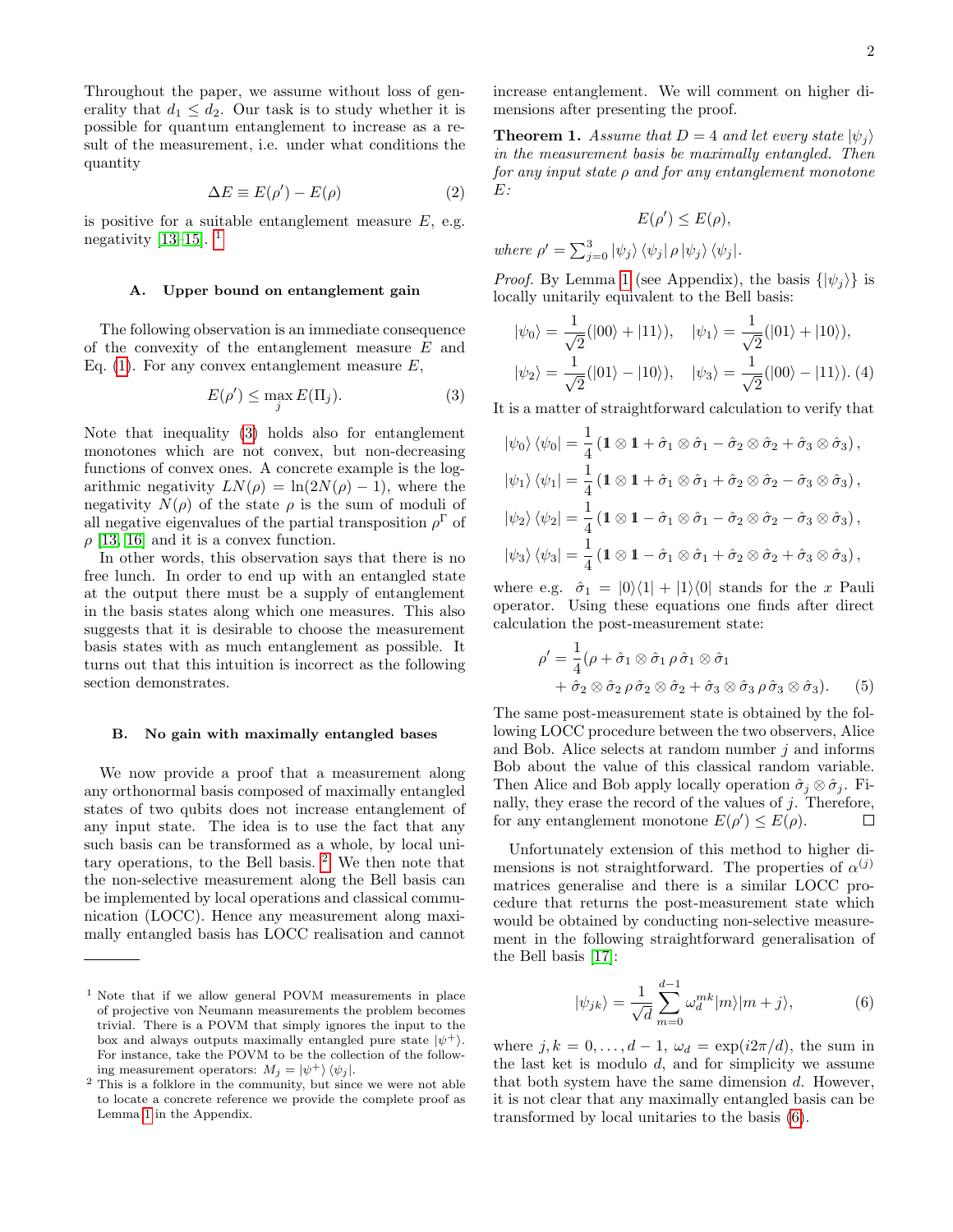#### C. Pure input state

Here we provide two theorems about possibility of entanglement gain if pure states are presented at the input. In Theorem [2](#page-2-0) we construct an input state whose entanglement increases in a given measurement. It turns out that all non-trivial von Neumann measurement, with individual basis vectors being neither product nor maximally entangled states in some subspace, increase entanglement of suitable initial state. In Theorem [3](#page-2-1) we construct a measurement which improves entanglement of any pure input state which is not maximally entangled.

<span id="page-2-0"></span>**Theorem 2.** Suppose that the measurement basis  $\{|\psi_i\rangle\}$ is such that  $|\psi_0\rangle$  has at least two non-zero Schmidt coefficients that are not equal. Then there exists a pure input state  $\rho = |\phi\rangle \langle \phi|$  for which negativity increases, i.e.  $N(\rho') > N(\rho)$ , where  $\rho' = \sum_{j=0}^{D-1} |\langle \psi_j | \phi \rangle|^2 |\psi_j \rangle \langle \psi_j|.$ 

*Proof.* By assumption  $|\psi_0\rangle = \sum_{i=0}^{d-1} \sqrt{p_i} |ii\rangle$ , where  $d \leq$  $d_1$ , each  $p_i > 0$ , and  $p_0 \neq p_1$ . We construct the input state  $|\phi\rangle$  as follows:

<span id="page-2-2"></span>
$$
|\phi\rangle \sim |\psi_0\rangle - \varepsilon |\Phi\rangle = \sum_{i=0}^{d-1} \left( \sqrt{p_i} - \varepsilon/\sqrt{d} \right) |ii\rangle, \quad (7)
$$

where  $|\Phi\rangle = \frac{1}{\sqrt{2}}$  $\frac{1}{d} \sum_{i=0}^{d-1} |ii\rangle$  is the maximally entangled state defined using the Schmidt basis of  $|\psi_0\rangle$ . State  $|\phi\rangle$ is normalised upon multiplication with constant  $C^{-1}$  =  $(1 + \varepsilon^2 - 2\varepsilon \beta)^{-1/2}$ , where  $\beta \equiv \langle \psi_0 | \Phi \rangle$ . Our aim is to derive the range of  $\varepsilon$  for which the post-measurement state has more negativity than the input state  $|\phi\rangle$ . The post-measurement state reads:

$$
\rho' = (1 - p) |\psi_0\rangle \langle \psi_0| + p\tilde{\rho}, \tag{8}
$$

where  $\tilde{\rho}$  lies in the orthogonal subspace to  $|\psi_0\rangle$ , and  $p =$  $1 - |\langle \psi_0 | \phi \rangle|^2 = \frac{\varepsilon^2}{C^2} (1 - \beta^2) > 0$  is the probability of obtaining the result different from zero. By the triangle inequality of the trace norm:

$$
|| |\psi_0\rangle \langle \psi_0|^{\Gamma} ||_1 \le ||\rho'^{\Gamma}||_1 + p ||\tilde{\rho}^{\Gamma} - |\psi_0\rangle \langle \psi_0|^{\Gamma} ||_1
$$
  

$$
\le ||\rho'^{\Gamma}||_1 + 2dp. \tag{9}
$$

Since negativity of a generic state  $\xi$  is given by  $N(\xi) =$  $(||\xi^{\Gamma}||_1 - 1)/2$  we find that

<span id="page-2-5"></span>
$$
N(\rho') \ge N(|\psi_0\rangle \langle \psi_0|) - pd. \tag{10}
$$

For the comparison with the initial state we calculate

<span id="page-2-4"></span>
$$
N(\rho) = \frac{1}{C^2} \left[ N(|\psi_0\rangle \langle \psi_0|) + \varepsilon (\varepsilon - 2\beta) N(|\Phi\rangle \langle \Phi|) \right], (11)
$$

where for simplicity we assumed that all the coefficients in Eq. [\(7\)](#page-2-2) are positive, i.e.

<span id="page-2-6"></span>
$$
\varepsilon < \sqrt{d} \min_{i} p_i. \tag{12}
$$

 $\Box$ 



<span id="page-2-7"></span>FIG. 2. Graphical depiction of an LOCC protocol to im-plement non-selective measurement in basis [\(14\)](#page-2-3). Here  $\Pi_{01}$ denotes  $|0\rangle\langle 0|+|1\rangle\langle 1|$ , and  $\Pi_i = |i\rangle\langle i|$ . The LOCC procedure for the non-selective Bell measurement is described around Eq.  $(5)$ .

We now calculate  $N(\ket{\psi_0}\bra{\psi_0})$  from [\(11\)](#page-2-4) and use it on the right-hand side of [\(10\)](#page-2-5). The requirement of negativity gain, i.e.  $N(\rho') > N(\rho)$ , holds for positive epsilon satisfying

$$
\varepsilon < \frac{2\beta [N(|\Phi\rangle\langle\Phi|) - N(|\psi_1\rangle\langle\psi_1|)]}{d(1 - \beta^2) + N(|\Phi\rangle\langle\Phi|) - N(|\psi_1\rangle\langle\psi_1|)}.\tag{13}
$$

We remind that  $\varepsilon$  also has to satisfy [\(12\)](#page-2-6).

A simple example shows that the condition in Theorem [2](#page-2-0) is necessary. Consider two qutrits and suppose we do a non-selective measurement along the following basis

<span id="page-2-3"></span>
$$
|\psi_0\rangle = \frac{1}{\sqrt{2}} (|00\rangle + |11\rangle), \quad |\psi_1\rangle = \frac{1}{\sqrt{2}} (|00\rangle - |11\rangle),
$$
  

$$
|\psi_2\rangle = \frac{1}{\sqrt{2}} (|01\rangle + |10\rangle), \quad |\psi_3\rangle = \frac{1}{\sqrt{2}} (|01\rangle - |10\rangle),
$$
  

$$
|\psi_4\rangle = |02\rangle, \quad |\psi_5\rangle = |12\rangle, \quad |\psi_6\rangle = |20\rangle,
$$
  

$$
|\psi_7\rangle = |21\rangle, \quad |\psi_8\rangle = |22\rangle.
$$
 (14)

Since the non-selective measurement along this basis is implementable by LOCC (see Fig. [2\)](#page-2-7), it follows that the entanglement can never increase on avarege.

We have shown that for any non-trivial non-selective measurement there exists a state whose entanglement can be improved. Now we show that given any input pure state, which is not maximally entangled, one can find a projective non-selective measurement that increases the amount of entanglement of the input state.

<span id="page-2-1"></span>**Theorem 3.** Suppose a pure initial state  $|\phi\rangle$  is not maximally entangled. Then there exist a non-selective projective measurement  $\{\Pi_j\}$  increasing negativity, i.e.  $N(\sum_j \Pi_j |\phi\rangle\langle\phi| \Pi_j) > N(|\phi\rangle\langle\phi|).$ 

Proof. Let us choose the measurement basis as follows:

<span id="page-2-8"></span>
$$
|\psi_0\rangle = \frac{1}{\sqrt{2 + 2\langle \phi | \Phi \rangle}} (|\phi \rangle + |\Phi \rangle),
$$

$$
|\psi_1\rangle = \frac{1}{\sqrt{2 - 2\langle \phi | \Phi \rangle}} (|\phi \rangle - |\Phi \rangle), \tag{15}
$$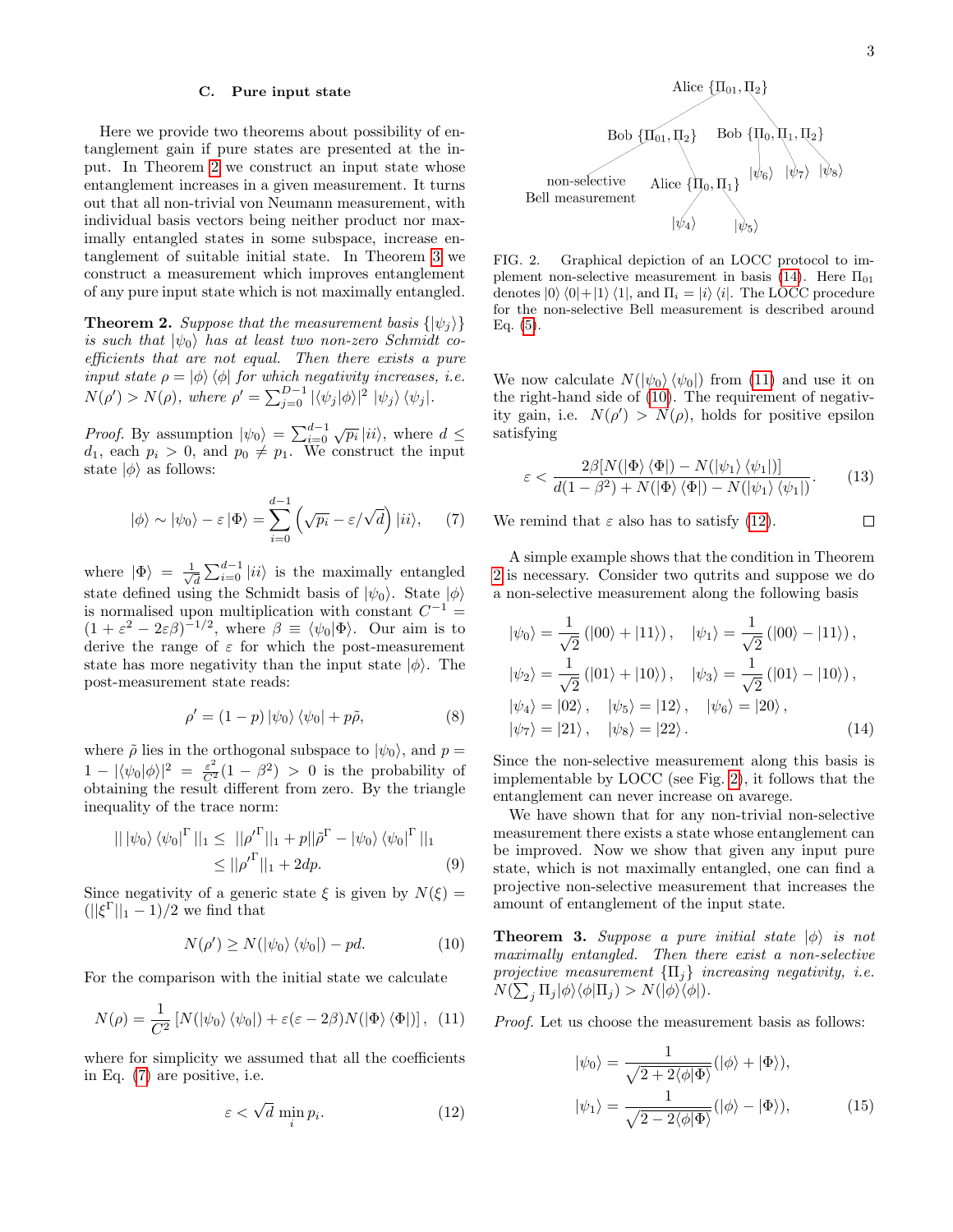where  $|\Phi\rangle = \frac{1}{\sqrt{6}}$  $\frac{1}{d_1}\sum_{i=0}^{d_1-1} |ii\rangle$  is the maximally entangled state having the same Schmidt basis as  $|\phi\rangle$ . One verifies that  $|\psi_0\rangle$  and  $|\psi_1\rangle$  are orthogonal as they should be and that  $|\phi\rangle$  lies in the subspace they span, i.e.  $|\phi\rangle = \alpha |\psi_0\rangle +$  $\beta|\psi_1\rangle$ . The other basis states are arbitrary as they do not contribute to the post-measurement state

$$
\rho' = |\alpha|^2 |\psi_0\rangle\langle\psi_0| + |\beta|^2 |\psi_1\rangle\langle\psi_1|
$$
  
=  $\frac{1}{2} |\phi\rangle \langle\phi| + \frac{1}{2} |\Phi\rangle \langle\Phi|$ , (16)

where the second form of the state follows from [\(15\)](#page-2-8). Since both  $|\phi\rangle$  and  $|\Phi\rangle$  have the same Schmidt basis, the final negativity is

$$
N(\rho') = \frac{1}{2} [N(|\phi\rangle\langle\phi|) + N(|\Phi\rangle\langle\Phi|)]
$$
  
= 
$$
\frac{1}{2} [N(|\phi\rangle\langle\phi|) + \frac{1}{2}(d_1 - 1)] > N(|\phi\rangle\langle\phi|),
$$
 (17)

where the value of negativity of the maximally entangled state was used.  $\Box$ 

#### D. Mixed input state

A similar statement to Theorem [3,](#page-2-1) but for all mixed input states, does not hold. To see this, recall that a state  $\rho$  is termed absolutely separable [\[13\]](#page-8-1), if  $U\rho U^{\dagger}$  is separable for every unitary U acting on  $\mathcal{H}_1 \otimes \mathcal{H}_2$ . We will argue that projective non-selective measurement can always be implemented as mixed unitary channel acting on the input. Therefore, any absolutely separable input state leads to a separable post-measurement state.

**Proposition 1.** The measurement map  $\rho \to \sum_j \Pi_j \rho \Pi_j$ can be implemented as  $\rho \to \sum_j p_j U_j \rho U_j^{\dagger}$ , i.e. as a mixture of unitary operations.

Proof. By construction. Consider unitary operator:

<span id="page-3-0"></span>
$$
U \equiv \sum_{j=0}^{D-1} \omega_d^j \Pi_j.
$$
 (18)

The following probabilistic mixture mimics the nonselective measurement:

$$
\frac{1}{D} \sum_{i=0}^{D-1} U^i \rho(U^i)^{\dagger} = \frac{1}{D} \sum_{i,j,k=0}^{D-1} \omega_d^{i(j-k)} \Pi_j \rho \Pi_k
$$

$$
= \sum_{j,k=0}^{D-1} \delta_{jk} \Pi_j \rho \Pi_k
$$

$$
= \sum_{j=0}^{D-1} \Pi_j \rho \Pi_j.
$$
(19)

In the first line we used definition [\(18\)](#page-3-0) and in the second line the following form of Kronecker delta:  $\sum_{i=0}^{D-1} \omega_d^{i(j-k)} = D\delta_{jk}.$  $\Box$ 

The class of absolutely separable states is rather nontrivial. For example, it has been completely characterised for two qubits [\[18,](#page-8-5) [19\]](#page-8-6). If  $\lambda_1 \geq \lambda_2 \geq \lambda_3 \geq \lambda_4$  are eigenvalues of  $\rho$ , then  $\rho$  is absolutely separable, if and only if values of  $\rho$ , then  $\rho$  is absolutely separable, if and only if  $\lambda_3 + 2\sqrt{\lambda_2\lambda_4} - \lambda_1 \geq 0$ . A concrete not absolutely separable mixed state, whose entanglement increases as a result of non-selective measurement, is seen as follows. Consider  $\rho = \frac{1+2\varepsilon}{3} |00\rangle \langle 00| + \frac{1-\varepsilon}{3} |11\rangle \langle 11| + \frac{1-\varepsilon}{3} |01\rangle \langle 01|,$ for a small  $\varepsilon > 0$ , and the basis as in [\(28\)](#page-4-0) below, for  $0 < b < \frac{1}{\sqrt{2}}$  $\frac{1}{2}$  and  $c = 0$ . The state  $\rho$  is separable and  $\varepsilon$ -close to the set of absolutely separable states. It is easy to see, however, that the negativity of the postmeasurement state is strictly positive. It is an intriguing question for further research whether all the states not from this class can gain entanglement in a suitable nonselective measurement.

## E. Two qubits

We now provide results on the optimal measurement, giving the highest negativity gain, for any pure input state. We begin with formulae valid for  $d_1 = d_2 = d$ but soon restrict ourselves to  $d = 2$ , i.e. two qubits. In this case we present proofs of optimality for a specific choice of measurement basis and end this section with numerical evidence that this choice of measurement basis is the best.

Consider a pure input state  $|\phi\rangle$ , endowed with Schmidt decomposition

$$
|\phi\rangle = \sum_{i=0}^{d-1} \sqrt{p_i} |ii\rangle , \qquad (20)
$$

where  $p_i$  are probabilities. We shall focus on the following specific choice of measurement basis. We assume that the first d vectors are spanned by the Schmidt basis of the input state, i.e.

$$
|\psi_j\rangle = \sum_{i=0}^{d-1} \alpha_{ji} |ii\rangle, \quad j = 0, ..., d-1,
$$
 (21)

and all the remaining vectors  $|\psi_i\rangle$ , with  $j \geq d$ , are orthogonal to  $|\phi\rangle$ . The state after the measurement reads

$$
\rho' = \sum_{j=0}^{d-1} |\psi_j\rangle\langle\psi_j|\phi\rangle\langle\phi|\psi_j\rangle\langle\psi_j|
$$
\n
$$
= \sum_{j,i,i'} \sum_{k,k'} \sqrt{p_i} \alpha_{ji} \sqrt{p_{i'}} \alpha_{ji'}^* \alpha_{jk} \alpha_{jk'}^* |kk\rangle\langle k'k'|.
$$
\n(22)

Negativity of this state admits the lower bound

<span id="page-3-1"></span>
$$
N(\rho') = \sum_{k < k'} |\sum_{j,i,i'} \sqrt{p_i} \alpha_{ji} \sqrt{p_{i'}} \alpha_{ji'}^* \alpha_{jk} \alpha_{jk'}^*| \qquad (23)
$$
\n
$$
\geq |\sum_{k < k'} \sum_{j,i,i'} \sqrt{p_i} \alpha_{ji} \sqrt{p_{i'}} \alpha_{ji'}^* \alpha_{jk} \alpha_{jk'}^*|.
$$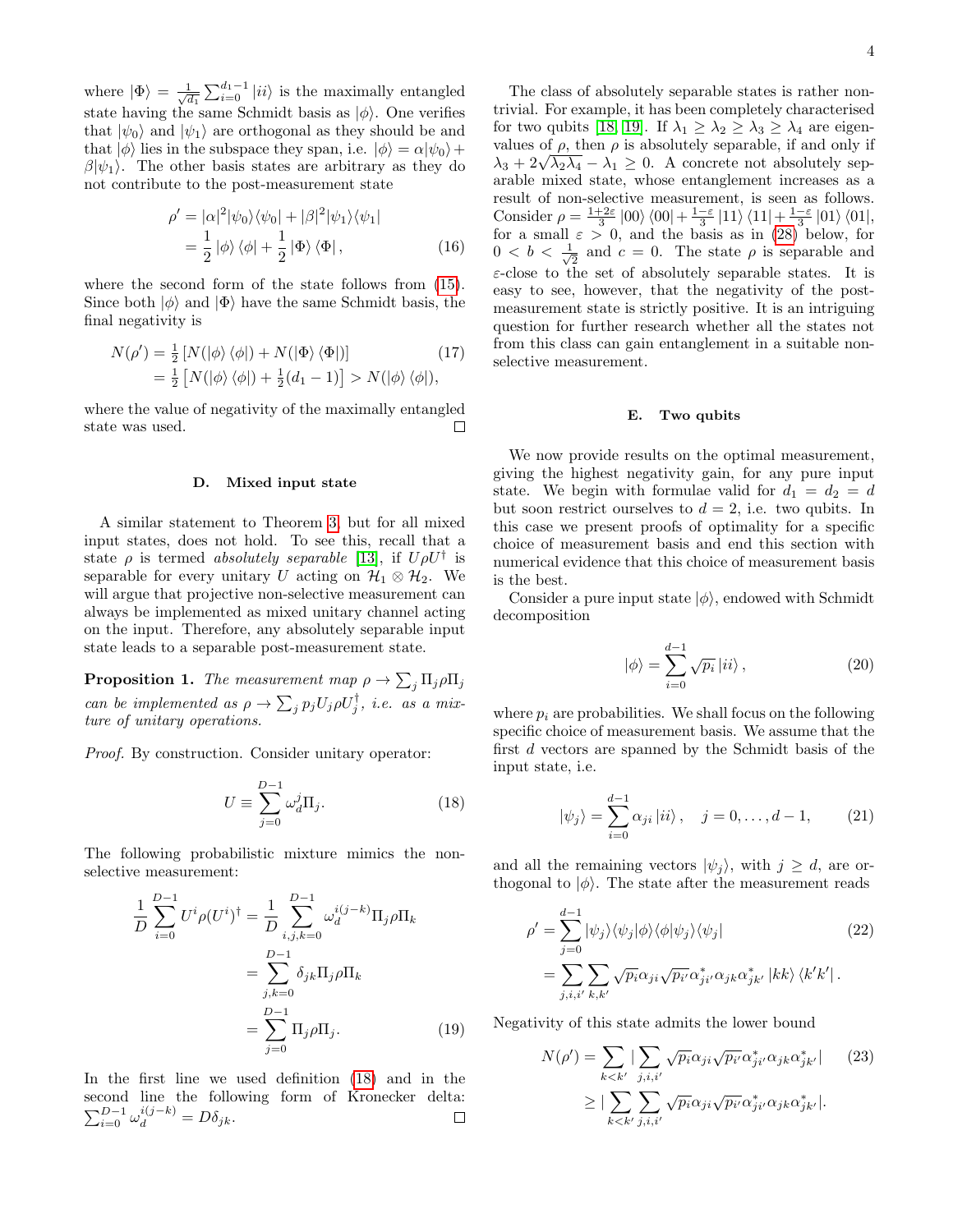It is therefore natural to define:

$$
(\mathbf{m})_{ii'} = \sum_{k < k'} \sum_{j} \alpha_{ji} \alpha_{ji'}^* \alpha_{jk} \alpha_{jk'}^* \tag{24}
$$
\n
$$
(\mathbf{q})_i = \sqrt{p_i},
$$

where matrix **m** depends only on the measurement, and vector q depends only on the input state. Then

<span id="page-4-1"></span>
$$
N(\rho') \ge |\langle \mathbf{q}, \mathbf{mq} \rangle|. \tag{25}
$$

We now restrict ourselves to  $d = 2$ . A pure two-qubit input state in its Schmidt basis reads:

<span id="page-4-4"></span>
$$
|\psi\rangle = a|00\rangle + \sqrt{1 - a^2}|11\rangle, \qquad (26)
$$

where, without loss of generality,  $a \in [0, 1]$ 2]. Negativity of this input state is:

$$
N_i = a\sqrt{1 - a^2}.\tag{27}
$$

We take the following basis of the projective non-selective measurement:

<span id="page-4-0"></span>
$$
|\psi_1\rangle = b|00\rangle + \sqrt{1 - b^2}|11\rangle, \qquad (28)
$$
  

$$
|\psi_2\rangle = \sqrt{1 - b^2}|00\rangle - b|11\rangle, \qquad (28)
$$
  

$$
|\psi_3\rangle = c|01\rangle + \sqrt{1 - c^2}|10\rangle, \qquad (29)
$$
  

$$
|\psi_4\rangle = \sqrt{1 - c^2}|01\rangle - c|10\rangle,
$$

where we note that the Schmidt basis of the input state is used to define every  $|\psi_i\rangle$ , but  $|\psi_3\rangle$  and  $|\psi_4\rangle$  do not contribute to the post-measurement state. Using the previously introduced notation:

$$
\mathbf{q} = (a, \sqrt{1 - a^2}),\tag{29}
$$

$$
\mathbf{m} = \begin{pmatrix} b & \sqrt{1 - b^2} \\ \sqrt{1 - b^2} & -b \end{pmatrix}.
$$
 (30)

Hence, negativity of the relevant states of the measurement basis is fully characterised by parameter  $b$  and we call the number  $N_b = b$ √  $\overline{1-b^2}$  the "negativity of the measurement". Again, without loss of generality,  $b \in [0, 1/\sqrt{2}]$ . We observe that in the case of two qubits the outer sum in [\(23\)](#page-3-1) contains just one term and the inequality [\(25\)](#page-4-1) becomes an equality. The negativity of the final state  $\rho'$ , expressed in terms of  $N_i$  and  $N_b$ , is:

$$
N_f \equiv N(\rho') = N_b \sqrt{1 - 4N_i^2} \sqrt{1 - 4N_b^2} + 4N_i N_b^2. \quad (31)
$$

The condition for entanglement gain,  $N_f > N_i$ , is realised for measurements and states that satisfy  $N_i < N_b < \frac{1}{2}$ , confirming what we have we already said about the lack of free lunch and the impossibility of entanglement enhancement in a measurement with maximally entangled basis states.

The best measurement for a given initial state (i.e. producing the largest final negativity) is obtained by solving

 $\partial N_f$  $\frac{\partial N_f}{\partial N_b} = 0$  for  $N_b$ . The corresponding negativity of the measurement reads

$$
N_b^{\max} = \frac{\sqrt{2N_i + 1}}{2\sqrt{2}},
$$
\n(32)

and leads to entanglement gain decreasing linearly with the initial negativity:

<span id="page-4-3"></span>
$$
N_f^{\text{max}} - N_i = \frac{1}{4} - \frac{N_i}{2}.
$$
 (33)

Therefore, the largest negativity gain is for initial product state measured along a basis having negativity  $N_b^{\text{max}} = 1/2\sqrt{2}$ . This also shows again that any initial pure state has a strictly positive negativity gain in this process, unless it is maximally entangled.

Finally, we address the issue whether results just presented are globally optimal. In order to derive them we assumed the measurement basis of the form [\(28\)](#page-4-0). Although we were not able to provide a proof that this is indeed the optimal choice among all possible measurement bases, we have conducted numerical check which supports optimality. Fig. [3](#page-4-2) presents the data from a million of random trials, where each data point corresponds to a pair of random pure input state and random measurement. We plot negativity gain  $N_f - N_i$  as a function of the negativity of the initial state,  $N_i$ . We observe linear boundary matching Eq. [\(33\)](#page-4-3) derived for the measurement in  $(28)$ .



<span id="page-4-2"></span>FIG. 3. Random sampling supports our claim that for the initial state  $(26)$  the measurement giving rise to highest entanglement gain is given by [\(28\)](#page-4-0). Each point represents negativity gain for a random input state measured along random basis. Both states and measurements are sampled uniformly at random according to the Haar measures. One million trials are recorded. The upper boundary is given by Eq. [\(33\)](#page-4-3) derived for the candidate optimal measurement, i.e. given by [\(28\)](#page-4-0).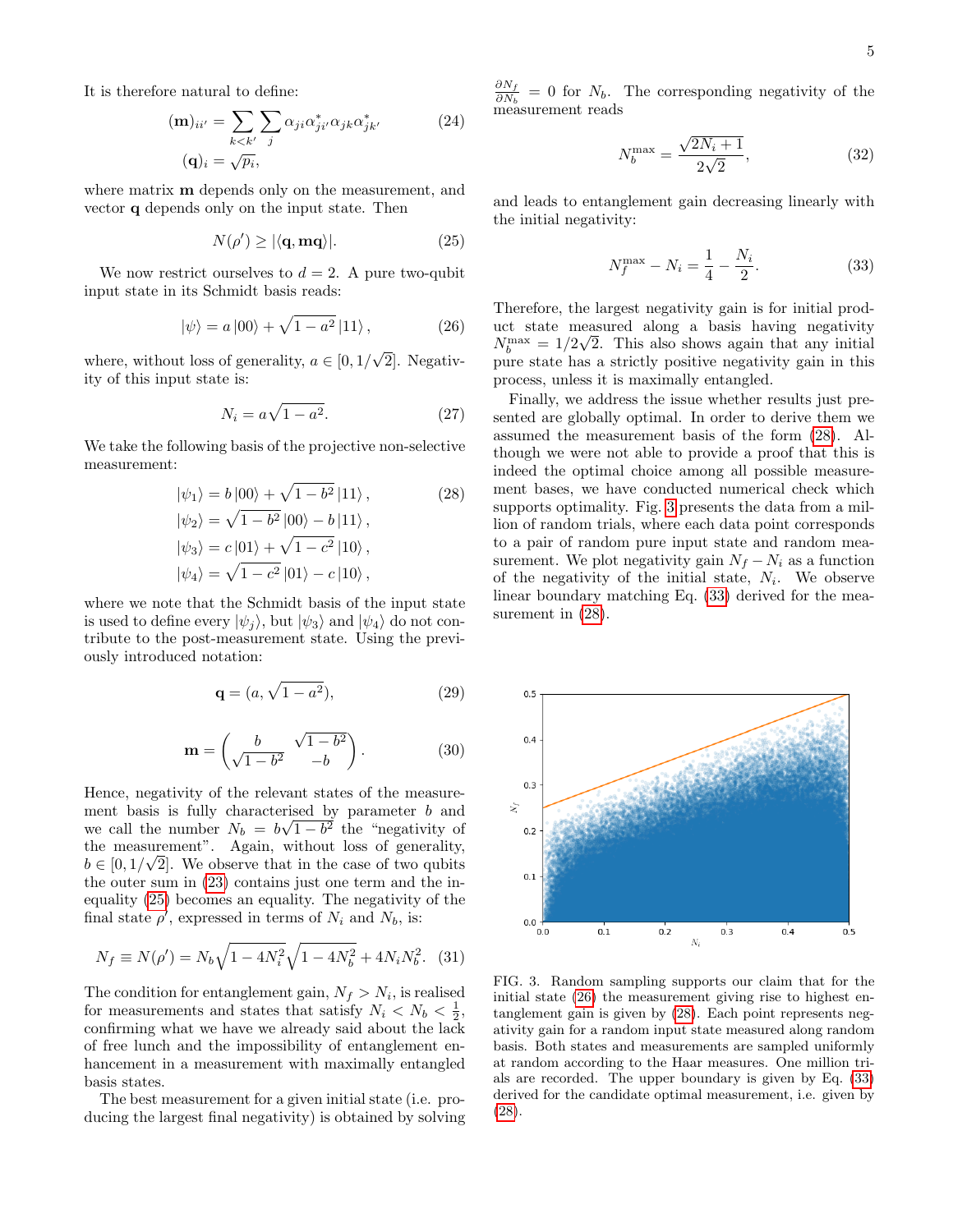# II. PROJECTIVE MEASUREMENT IN OPEN SYSTEM DYNAMICS

We have shown that non-selective global projective measurements can lead to entanglement gain in a bipartite system. Here we ask if such measurements could emerge as a result of open system dynamics. We demonstrate that a Markovian time evolution cannot lead to a perfect projective measurement in finite time. However, it rapidly converges to the projective measurement as illustrated using Araki-Zurek model  $[20, 21]$  $[20, 21]$ .

Suppose that  $\mathcal{E}_t : M_n \to M_n$  is a Markovian evolution on the space of matrices of size  $n$ , which is normcontinuous and  $\mathcal{E}_0 = 1$ . We require that this evolution reaches a projective map at least asymptotically , i.e.  $\lim_{t\to\infty} \mathcal{E}_t = \Pi$ , where  $\Pi$  is a map with rank one projectors  $\{\Pi_i\}$  as in our black-box problem. It turns out that  $\mathcal{E}_t$  cannot reach the projective map at any earlier time. The argument below shows that if this was the case the evolution would have to be a projector even for tiny evolution times which contradicts continuity, i.e. in this limit evolution map has to approach identity (nothing happens in very short times).

# **Theorem 4.**  $\mathcal{E}_{\tau} \neq \Pi$  for any finite time  $\tau$ .

*Proof.* By contradiction. Suppose there is finite  $\tau$  such that  $\mathcal{E}_{\tau} = \Pi$ . Let  $\Pi' = \mathbb{1} - \Pi$ , where 1 is the identity map, i.e. the action of  $\Pi'$  on a density matrix is to erase the diagonal elements in the basis defined by  $\{\Pi_i\}$ . We also define  $\mathcal{E}'_t = \Pi' \circ \mathcal{E}_t$  and therefore  $\mathcal{E}'_\tau = 0$ . Our aim is to show that  $\mathcal{E}'_t = 0$  also for all  $t < \tau$ , i.e.  $\mathcal{E}_t$  is a projector for all evolution times.

To this end we recall the definition of Markovianity  $\mathcal{E}_{t+s} = \mathcal{E}_t \circ \mathcal{E}_s = \mathcal{E}_s \circ \mathcal{E}_t$ . Using it one verifies similar property for the primed maps:

<span id="page-5-0"></span>
$$
\mathcal{E}'_{t+s} = \mathcal{E}'_t \circ \mathcal{E}'_s = \mathcal{E}'_s \circ \mathcal{E}'_t. \tag{34}
$$

Note that since  $\mathcal{E}'_t$  is a linear transformation, it can be represented as a  $n^2 \times n^2$  matrix. Let us now choose an integer  $m$  and study matrix representation  $A$  of the map  $\mathcal{E}'_{\tau/m}$  (we put no limit on how high m could be). By our assumption and by property [\(34\)](#page-5-0) we conclude that  $A^m = 0$ . This implies that all the eigenvalues of matrix A are zero, and therefore it has a simple Jordan normal form

$$
A = S \begin{pmatrix} 0 & 1 & & \\ & 0 & 1 & \\ & & \ddots & \\ & & & 0 \end{pmatrix} S^{-1}, \quad (35)
$$

with 1s on suitable positions right above the diagonal and with  $S$  being an invertible matrix. Since matrix  $A$  has size  $n^2 \times n^2$ , there exists an integer  $\mu < n^2$  for which  $A^{\mu} =$ 0 because multiplying A with itself shifts the 1s further from the diagonal. Since  $\mu$  is independent of m the map  $\mathcal{E}'_{\frac{\mu}{m}\tau} = 0$  for any rational fraction of  $\tau$ . For any other t we

note using property [\(34\)](#page-5-0) again that  $\mathcal{E}'_t = \mathcal{E}'_{t-\frac{\mu}{m}\tau} \circ \mathcal{E}'_{\frac{\mu}{m}\tau} =$ 0. We have shown that  $\mathcal{E}_t = \Pi$  for any  $0 < t < \tau$ . Since the map  $t \mapsto \mathcal{E}_t$  is continuous, it is required that  $\mathcal{E}_0 = \Pi$ , which amounts to contradiction.

To illustrate how open quantum dynamics can lead to a projective measurement, let us take concrete example within the Araki-Zurek model  $[20, 21]$  $[20, 21]$ . Consider the system of two qubits coupled to the environment represented by a free particle moving on the real line. We wish to demonstrate entanglement gain for the initial state  $\rho_0 = |00\rangle\langle 00|$  and therefore choose the measurement basis:

$$
|\psi_0\rangle = b |00\rangle + \sqrt{1 - b^2} |11\rangle, \qquad (36)
$$
  

$$
|\psi_1\rangle = \sqrt{1 - b^2} |00\rangle - b |11\rangle, |\psi_2\rangle = |01\rangle, \qquad |\psi_3\rangle = |10\rangle,
$$

with  $0 < b < \frac{1}{4}$  $\frac{1}{2}$ . Recall, that the post-measurement state reads  $\rho' = \sum_j \langle \psi_j | \rho | \psi_j \rangle \; | \psi_j \rangle \; \langle \psi_j |.$ 

Let us now define the total Hamiltonian for the evolution of the system and the environment. We put

$$
H = H_S \otimes \mathbf{1}_E + \mathbf{1}_S \otimes H_E + A \otimes B, \tag{37}
$$

where  $H_S = \sigma_z \otimes 1 - 1 \otimes \sigma_z$  is the hamiltonian for the system,  $H_E = \frac{\hat{p}^2}{2m}$  is the hamiltonian of the environment and where  $\hat{p}$  is the momentum operator of the particle with mass m. The interaction term is given by  $A =$  $\sum_j \lambda_j |\psi_j\rangle \langle \psi_j|$ , with  $\lambda_j \neq \lambda_{j'}$  for  $j \neq j'$ , together with  $B = \hat{p}$ . Observe that  $[H_S, A] = 0$  as well as  $[H_E, B] =$ 0. The initial state of the environment is chosen to be  $\omega_E = |\phi_E\rangle \langle \phi_E|$ , where  $\phi_E(x) = \frac{1}{\sqrt{2}}$  $rac{1}{2\pi} \int \frac{e^{ixp}}{\sqrt{\pi(1+p^2)}} dp$  is the Cauchy distribution in momentum space here ensuring that the evolution is Markovian [\[22\]](#page-8-9).

Starting from the uncorrelated initial state  $\rho_0 \otimes \omega_E$  the time evolution of the system alone is given by the Eq. (7) in [\[22\]](#page-8-9):

$$
\rho_t = \sum_{n,m=0}^{3} e^{-|\lambda_n - \lambda_m| t} e^{it(\gamma_n - \gamma_m)} \langle \psi_n | \rho_0 | \psi_m \rangle \, |\psi_n \rangle \, \langle \psi_m | \,,
$$
\n(38)

where  $\gamma_0 = \gamma_1 = 0$  and  $\gamma_2 = -\gamma_3 = 2$ . Thus

$$
\rho_t = b^2 |\psi_0\rangle \langle \psi_0| + (1 - b^2) |\psi_1\rangle \langle \psi_1|
$$
  
+ 
$$
e^{-|\mu|t} b \sqrt{1 - b^2} (|\psi_0\rangle \langle \psi_1| + |\psi_1\rangle \langle \psi_0|), \quad (39)
$$

where  $\mu = \lambda_1 - \lambda_2 \neq 0$ . The negativity of  $\rho_t$  is

$$
N(\rho_t) = b\sqrt{1 - b^2}|2b^2 - 1|(1 - e^{-|\mu|t}). \tag{40}
$$

It is easy to see that in the limit of  $t \to \infty$  the system state approaches the post-measurement state  $\rho_t \rightarrow \rho'$ in the trace norm. Note also that this convergence is exponentially fast, scaling as  $\exp(-|\mu|t)$ .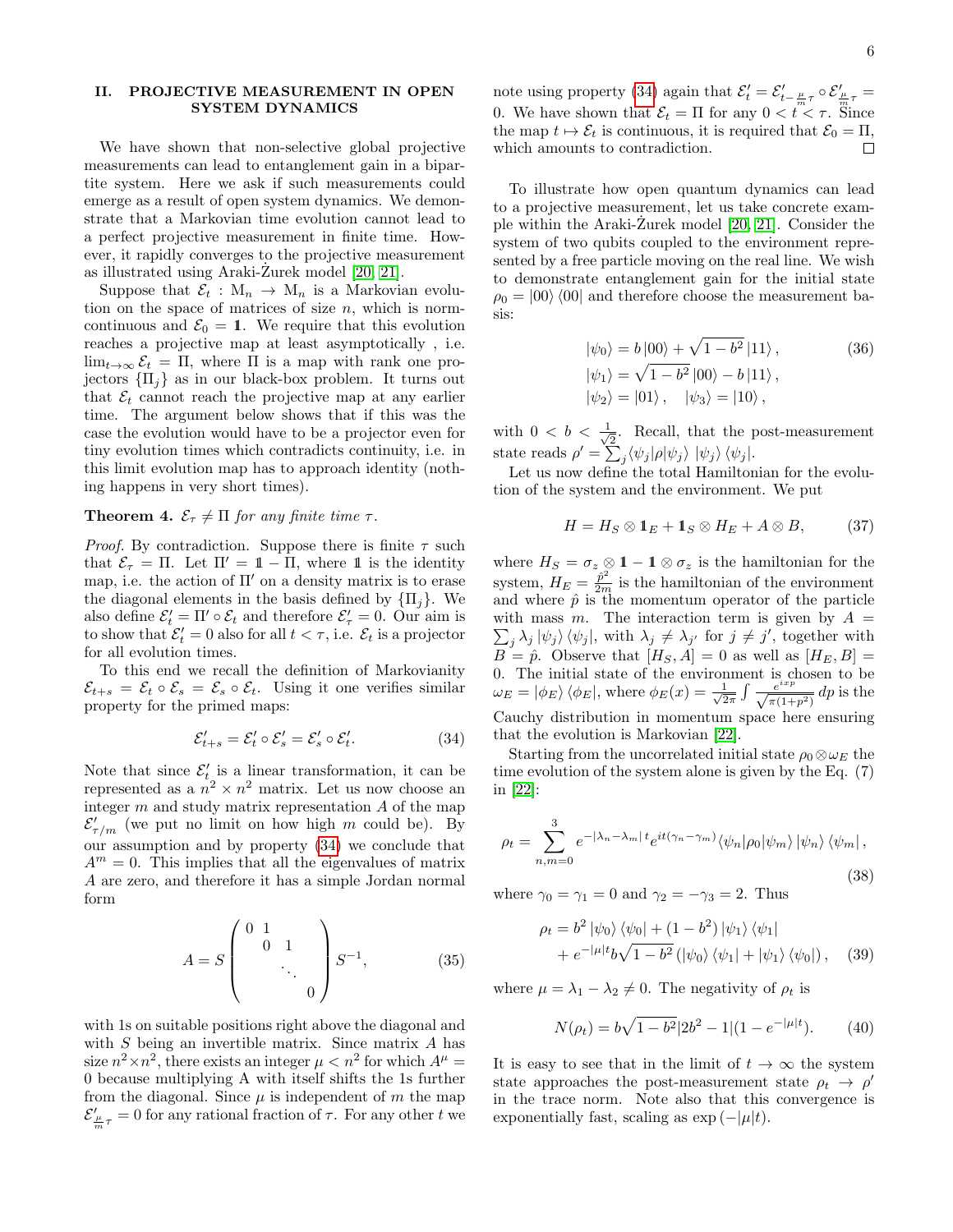$$
\begin{array}{c|c}\n\dim & \langle \mathcal{S} \rangle \\
\hline\n2 & 0.063 \\
3 & 0.054 \\
4 & 0.045\n\end{array}
$$

<span id="page-6-1"></span>TABLE I. Estimated mean of the statistical distance [\(41\)](#page-6-0) obtained by sampling  $10^4$  input states. It shows that the probability distribution of negativity in the post-measurement state is practically independent of the input state.

# III. RANDOM STATES AND RANDOM MEASUREMENTS

Here we provide several results about entanglement gain with random measurements and random pure initial states on two d-level systems.

We found numerically that the probability of negativity gain is very small for  $d = 2 \approx 1.6\%$ , whereas for higher d it is smaller than machine precision of present day computing clusters. In order to understand this, we study the distribution of negativity in a random pure input state of two qudits and compare it to the distribution of negativity in the post-measurement state.

First we argue that the negativity distribution in the post-measurement state is practically independent of the input state. Consider an input pure state  $|\phi\rangle$  measured in a uniformly random basis. We denote by  $P(N_f | \phi)$  the probability of observing an output state with negativity  $N_f$ . We have sampled from this distribution  $10^4$  times for a given input state and numerically approximated it by dividing the range of negativity (note that it depends on d) into  $10^3$  bins. In this way we discretise possible values of negativity justifying out notation  $P(N_f | \phi)$  instead of probability density suitable for continuous variables. We then additionally sampled uniformly at random the input states,  $10^4$  times, in order to approximate  $P(N_f)$ , probability distribution of negativity in the output state averaged over the input states. Tab. [I](#page-6-1) shows that the two distributions are very similar as revealed by the estimated mean value of the statistical distance between them

<span id="page-6-0"></span>
$$
\mathcal{S}(\phi) = \sum_{N_f} |P(N_f|\phi) - P(N_f)|. \tag{41}
$$

We plot the distribution of negativity in the post-measurement state in Fig. [4](#page-6-2) for two qudits with  $d =$ 2, 3, 4. For comparison we also present the negativity distribution in a randomly chosen input state. As clearly seen only for  $d = 2$  the two distributions have nonnegligible overlap. It is also clear that the chances of increasing negativity via a random measurement are negligible for all  $d > 3$ .



<span id="page-6-2"></span>FIG. 4. Distribution of negativity between two d-level systems. Dashed lines enclosing blue colour show the distributions for the post-measurement state whereas solid lines enclosing orange colour show the distribution for a random pure input states.

#### IV. CONCLUSIONS

We proposed the use of global non-selective projective measurements as means for entanglement creation or increase. Excellent approximations to such measurements may occur naturally in open system dynamics or they may also appear in engineered systems due to the lack of ability to post-select a particular measurement result. We showed that entanglement of any pure nonmaximally entangled state can be improved in this way, but the final state can never be maximally entangled. In fact, measurements along bases with solely maximally entangled states provide no entanglement gain whatsoever  $($ up to comments in Sec. IB $)$ . We derived candidate optimal measurements, giving maximal entanglement gain, for any pure input state of two qubits. Numerical checks support the optimality. It turns out that it is best to start with a product state and measure it along the basis with states having moderate negativity of  $1/2\sqrt{2}$ . We hope these results on entanglement gain will find concrete realisations leading to new ways of generating this important physical resource.

## ACKNOWLEDGMENTS

We thank Michał Horodecki, Kavan Modi, Aby Philip and Somasundaram Sankaranarayanan for discussions. SB thanks Anindita Banerjee and Saronath Halder for helpful discussions. This work is supported by Singapore Ministry of Education Academic Research Fund Tier 2 Project No. MOE2015-T2-2-034. SB is supported in part by SERB project EMR/2015/002373.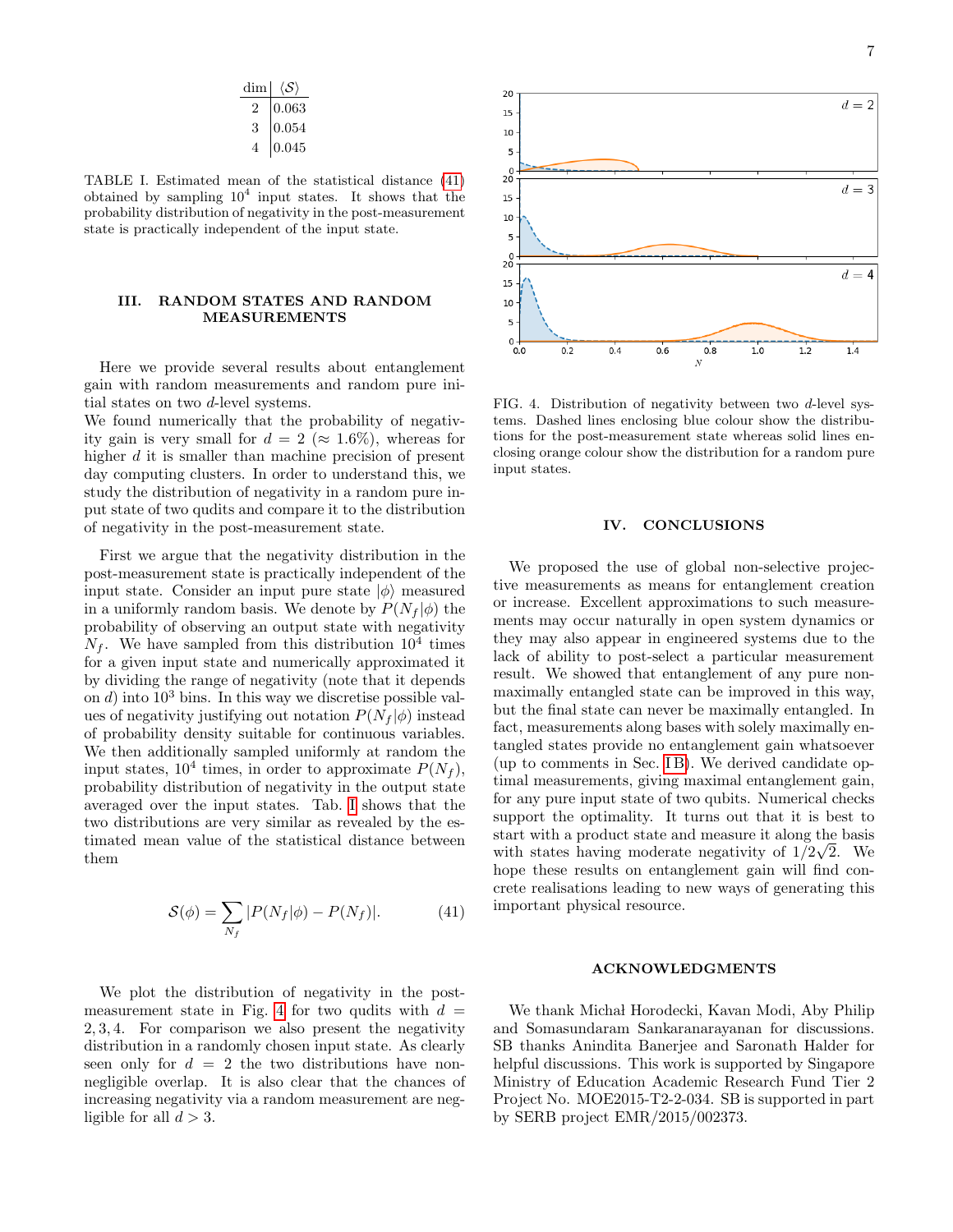## V. APPENDIX

<span id="page-7-5"></span>**Lemma 1.** Let  $d_1 = d_2 = 2$ . Assume that every state  $|\psi_i\rangle$  of an orthonormal basis is maximally entangled. Then the basis is locally unitarily equivalent to the Bell basis.

*Proof.* Let  $\{ |a_k b_l \rangle \}$  be a product-vector basis, for which  $|\psi_0\rangle = \frac{1}{\sqrt{2}}$  $\frac{1}{2}(|00\rangle + |11\rangle)$ . There always exists such a basis due to Schmidt decomposition. We expand the rest of the states  $|\psi_j\rangle$  in the same basis:

$$
|\psi_j\rangle = \sum_{k,l=0}^{1} \alpha_{kl}^{(j)} |a_k b_l\rangle, \qquad (42)
$$

and consider  $2 \times 2$  matrices  $\alpha^{(j)}$  with entries given by the coefficients of the state  $|\psi_j\rangle$ . They have the following properties stemming from maximal entanglement and orthonormality of these states:

max. entanglement 
$$
\iff \alpha^{(j)}
$$
 unitary  
\n $\langle \psi_j | \psi_{j'} \rangle = \delta_{jj'} \iff \text{Tr}[\alpha^{(j)}(\alpha^{(j')})^{\dagger}] = \delta_{jj'}$  (43)

Note that  $\text{Tr}(\alpha^{(j)}) = 0$  for  $j = 1, 2, 3$ . Any traceless  $2 \times 2$  unitary matrix is proportional to a hermitian one, i.e. each  $\alpha^{(j)} = e^{i\eta_j} A^{(j)}$ , where  $A^{(j)}$  is Hermitian. Since multiplying matrices  $\alpha^{(j)}$  by a phase factor  $e^{i\eta_j}$  does not change the post-measurement state  $\rho'$ , we can assume without loss of generality that each  $\alpha^{(j)}$  itself is Hermitian, for  $j = 1, 2, 3$ . The set  $\{\frac{1}{\sqrt{2}}\}$  $\frac{1}{2}1, \alpha^{(1)}, \alpha^{(2)}, \alpha^{(3)}$ } is therefore an orthonormal basis in the four-dimensional real Hilbert space of hermitian  $2 \times 2$  matrices with the Hilbert-Schmidt inner product. Since the same space is spanned by the identity and the Pauli matrices there is an isometry  $R$  such that

$$
\mathbf{1} = R\mathbf{1}
$$
  
\n
$$
\alpha^{(j)} = R(\frac{1}{\sqrt{2}}\sigma_j) \quad \text{for } j = 1, 2, 3,
$$
\n(44)

where  $\sigma_j$  is the j<sup>th</sup> Pauli matrix. The matrix representation of the mapping  $R$  reads

$$
R = \begin{pmatrix} 1 & 0 \\ 0 & R_0 \end{pmatrix}, \tag{45}
$$

- <span id="page-7-0"></span>[1] R. Horodecki, P. Horodecki, M. Horodecki, and K. Horodecki, [Reviews of Modern Physics](http://dx.doi.org/10.1103/RevModPhys.81.865) 81, 865 (2009).
- <span id="page-7-1"></span>[2] B. Julsgaard, A. Kozhekin, and E. S. Polzik, [Nature](http://dx.doi.org/10.1038/35096524) 413[, 400 \(2001\).](http://dx.doi.org/10.1038/35096524)
- [3] M. Steffen, M. Ansmann, R. C. Bialczak, N. Katz, E. Lucero, R. McDermott, M. Neeley, E. M. Weig, A. N. Cleland, and J. M. Martinis, Science 313[, 1423 \(2006\).](http://dx.doi.org/10.1126/science.1130886)
- [4] R. Blatt and D. Wineland, Nature 453[, 1008 \(2008\).](http://dx.doi.org/10.1038/nature07125)
- [5] T. A. Palomaki, J. D. Teufel, R. W. Simmonds, and K. W. Lehnert, Science 342[, 710 \(2013\).](http://dx.doi.org/10.1126/science.1244563)
- [6] M. V. Jabir and G. K. Samanta, [Scientific Reports](http://dx.doi.org/10.1038/s41598-017-12709-5) 7 [\(2017\).](http://dx.doi.org/10.1038/s41598-017-12709-5)

where  $R_0 \in O(3)$  is an orthogonal matrix. We can always assume that  $R_0 \in SO(3)$ . Indeed, if det $R_0 = -1$ , we would take one of the measurement basis vectors, say  $|\psi_1\rangle$ , with the opposite sign, which amounts to a global phase change. That would change the sign of  $\alpha^{(1)}$  and consequently the sign of  $\det R_0$ , but the postmeasurement state  $\rho'$  would stay the same.

Using the homomorphism between the groups  $SU(2)$ and SO(3) we infer that there exists a unitary matrix  $U \in SU(2)$ , such that  $\alpha^{(j)} = \frac{1}{\sqrt{2}}$  $\frac{1}{2}R_0\sigma_j=\frac{1}{\sqrt{2}}$  $\frac{1}{2}U\sigma_jU^{\dagger}$ , for  $j = 1, 2, 3$ , and therefore:

$$
|\psi_j\rangle = \frac{1}{\sqrt{2}} \sum_{k,l=0}^{1} (U\sigma_j U^{\dagger})_{kl} |a_k b_l\rangle.
$$
 (46)

Note that last equation holds for all j because  $\alpha^{(0)} = 1$ . By opening up matrix multiplication  $U\sigma_j U^{\dagger}$  and defining new local bases

$$
|m\rangle \equiv \sum_{k} U_{km} |a_{k}\rangle ,
$$
  

$$
|n\rangle \equiv \sum_{l} U_{ln}^{*} |b_{l}\rangle ,
$$
 (47)

the initial maximally entangled basis is brought to the form

$$
|\psi_j\rangle = \frac{1}{\sqrt{2}} \sum_{m,n=0}^{1} (\sigma_j)_{mn} |mn\rangle.
$$
 (48)

This is, up to irrelevant global phase of  $|\psi_2\rangle$ , the standard Bell basis.  $\Box$ 

- <span id="page-7-2"></span>[7] R. Riedinger, A. Wallucks, I. Marinkovic, C. Löschnauer, M. Aspelmeyer, S. Hong, and S. Gröblacher, (2017), [arXiv:1710.11147 \[quant-ph\].](http://arxiv.org/abs/1710.11147)
- <span id="page-7-3"></span>[8] H. Krauter, C. A. Muschik, K. Jensen, W. Wasilewski, J. M. Petersen, J. I. Cirac, and E. S. Polzik, [Physical](http://dx.doi.org/10.1103/PhysRevLett.107.080503) [Review Letters](http://dx.doi.org/10.1103/PhysRevLett.107.080503) 107 (2011).
- [9] F. Verstraete, M. M. Wolf, and J. Ignacio Cirac, [Nature](http://dx.doi.org/10.1038/nphys1342) Physics 5[, 633 \(2009\).](http://dx.doi.org/10.1038/nphys1342)
- <span id="page-7-4"></span>[10] Y. Lin, J. P. Gaebler, F. Reiter, T. R. Tan, R. Bowler, A. S. Sørensen, D. Leibfried, and D. J. Wineland, [Nature](http://dx.doi.org/10.1038/nature12801) 504[, 415 \(2013\).](http://dx.doi.org/10.1038/nature12801)